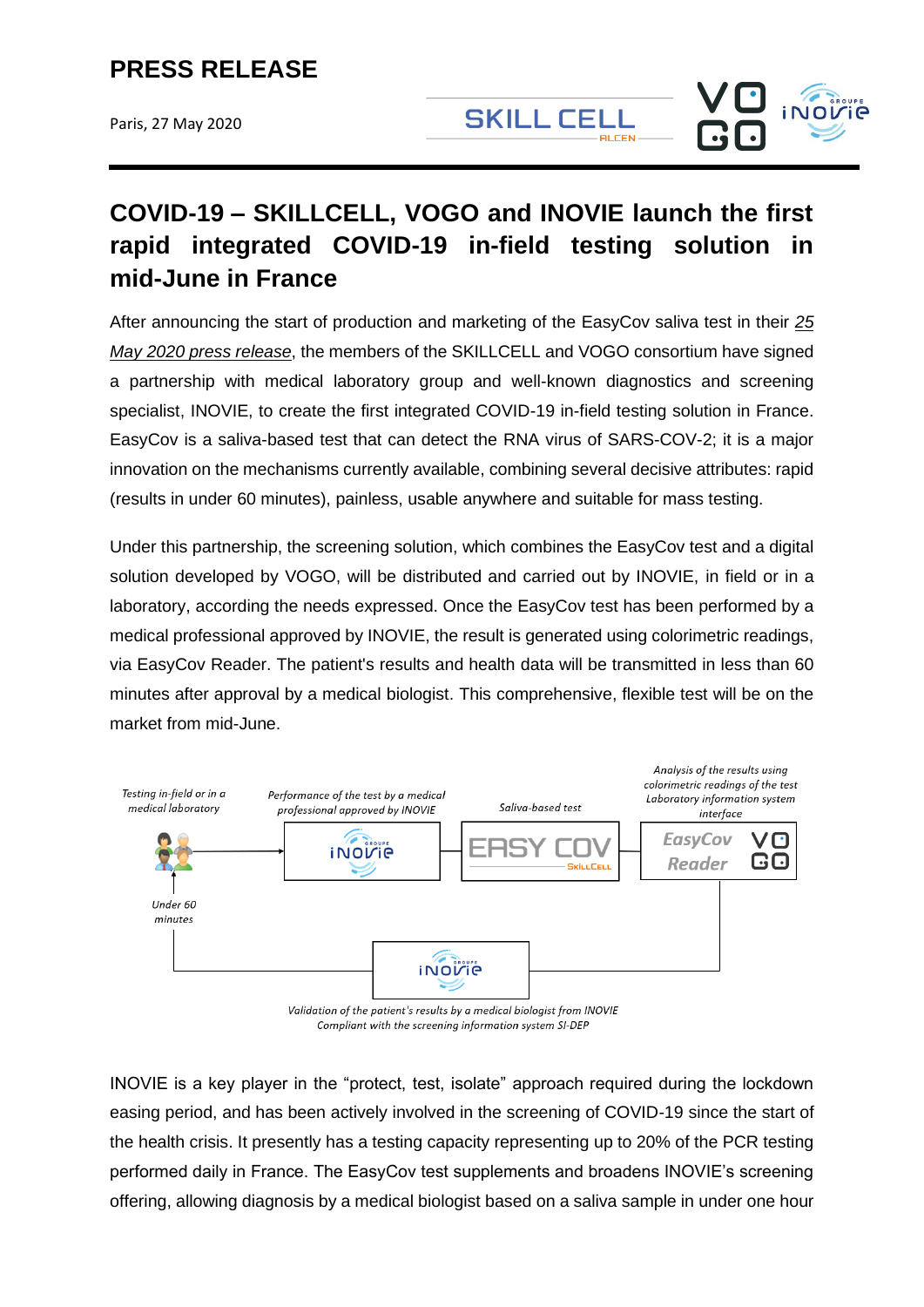Paris, 27 May 2020

**SKILL CELL** 

in a medical laboratory or in field. It means that INOVIE can provide rapid localised mass testing in situations such as sports competitions or checks for transport or within companies.

The combination of testing with a digital screening solution designed by VOGO is a major advantage for INOVIE. Using the automatic test analysis solution and the digital portal that is interoperable with INOVIE's laboratory information system (SIL), they can create a fully integrated and secure screening chain that meets the strictest of regulatory requirements set by the ministry of health, in conjunction with the screening information system, SI-DEP, a nationwide tool designed to computerise the screening process.

### **Alexandra Prieux, CEO of SKILLCELL, said:**

*"We are delighted to be part of this distribution partnership with INOVIE, a recognised player at the forefront of COVID-19 screening in France. This agreement is a major step for the consortium, which in under two months has succeeded in launching an efficient, economical and fully integrated screening chain. This achievement reflects the excellence of French knowhow in the fields of scientific and technological innovation, healthcare and manufacturing."*

### **Dr Thomas Hottier, joint CEO of INOVIE, commented:**

*"It is with great pride that we sign this agreement and participate in the distribution and performance of EasyCov testing in France. Screening requirements are growing with each passing week. The integration of the EasyCov medical test into our existing mechanism was an obvious move for INOVIE. When combined with a secure digital system this test brings together vital and unprecedented attributes in increasing our capacity and diversifying our screening offering: simple, painless, results in under 60 minutes, in-field usage and incorporating the VOGO solution for automated and rapid collection and distribution of results. We are eager to begin this collaboration with the consortium and to put all our medical expertise to work in the development and completion of these analyses in order to join the fight against COVID-19."*

A production capacity of around 200,000 EasyCov kits a week has been determined at present, which can be rapidly expanded as order intake increases. The public price, incorporating all of INOVIE's services (contribution by medical biologists, outsourced logistics, reagents, after-sale technical service, etc.) will be set at a rate that is significantly lower than the PCR tests ( $\epsilon$ 74 on average) currently on the market. This price may vary depending on conditions on the ground and the services carried out.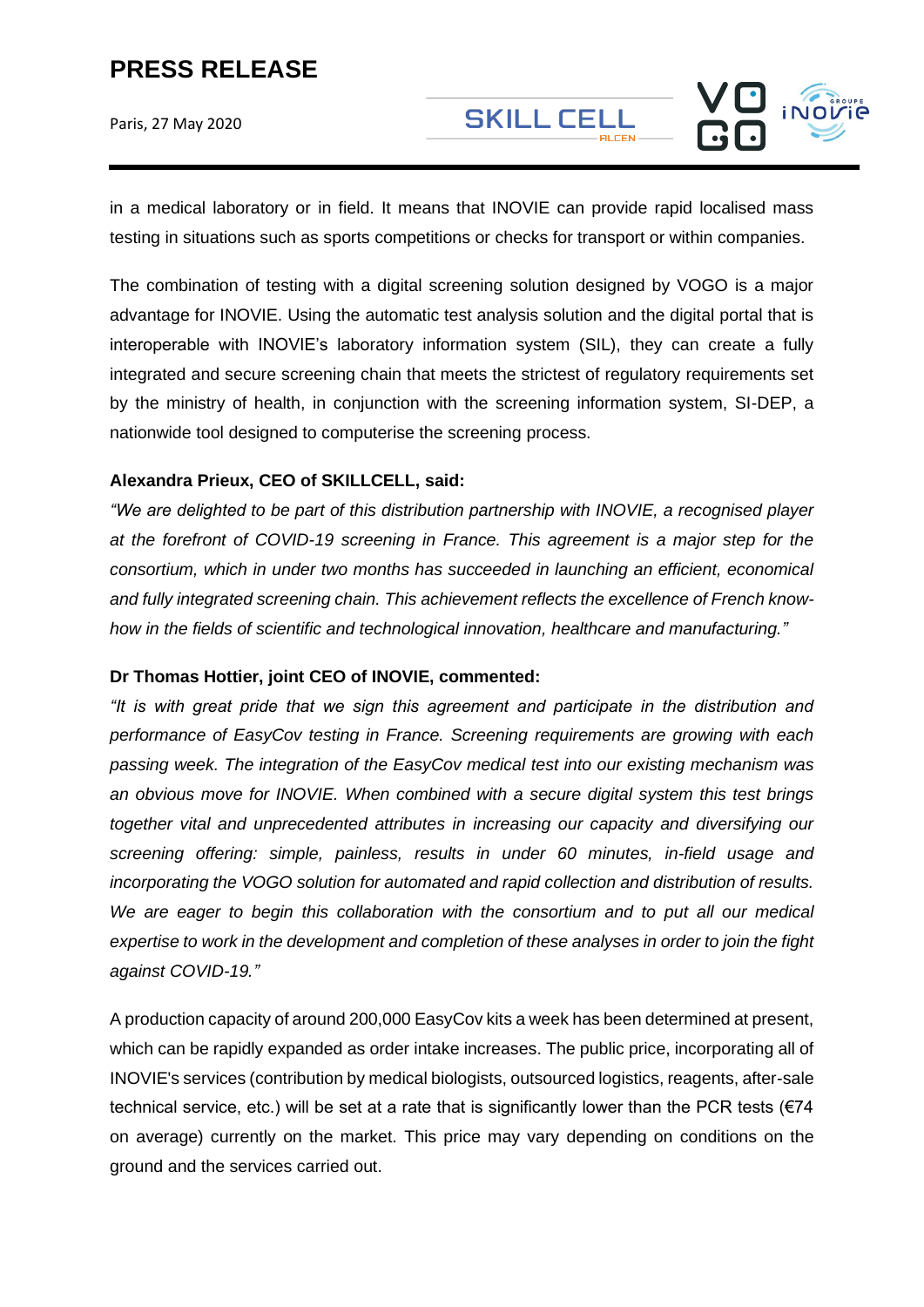Paris, 27 May 2020

**SKILL CELL** 

#### **Press contact:**

AGENCE PRPA - Danielle Maloubier [danielle.maloubier@prpa.fr](mailto:danielle.maloubier@prpa.fr) +33 (0)6 24 26 57 90

### **About EasyCov**

Developed thanks to research by the CNRS SYS2DIAG laboratory, EasyCov is a saliva-based test that can be used in field with colorimetric readings in under an hour. The test is



performed by a healthcare professional and involves collecting less than 1ml of saliva from under the patient's tongue. The sample is deposited successively in two tubes heated to 65° using a nomadic device. The colorimetric reading screens the tested patients for the presence of the virus. A digital solution is used to present the results and to send them immediately to healthcare information systems. The EasyCov programme is supported by la Direction Générale de l'Armement (DGA), l'Agence de l'Innovation de Défense (AID), and by la Region Occitanie.

### **About SKILLCELL**

An ALCEN group subsidiary. SkillCell develops in-field diagnostic tests using its simplicity-centred approach: tests that must be able to be used by anybody, anywhere and at any time. Founded in Guadeloupe in 2017, the company has offices in Jarry (Guadeloupe), Paris and Montpellier. The SkillCell team brings together scientific experts and seasoned manufacturers to find solutions to medical and societal diagnostic testing issues by providing relevant, high-quality information that allows users to make well-informed choices with full transparency. More information at: [www.skillcell-alcen.com](http://www.skillcell-alcen.com/)

**Contact:** [presse@skillcell-alcen.com](mailto:presse@skillcell-alcen.com)

### **About VOGO**

VOGO develops, markets and distributes live & replay, audio and video solutions for spectators and professionals in sports arenas. The acquisition of Vokkero® in October 2019 enriched this range of professional solutions, with the integration of an internationally recognised line of audio communications systems in the world of sport (over 20 disciplines), as well as in industrial, service and entertainment sectors. All of the Group's technologies have patent protection. VOGO is present in France (Montpellier, Paris and Crolles) and in North America, with an office in New York. The Group has been listed on the Euronext Growth stock market since November 2018 (ISIN code: FR0011532225 - ALVGO). For more information: [www.vogo-group.com](http://www.vogo-group.com/)

#### **Contact**s:

ACTIFIN – Financial Press Relations Jennifer Julia Email : [jjullia@actifin.fr](mailto:jjullia@actifin.fr)

ACTIFIN - Financial Communications Victoire Demeestère / Stéphane Ruiz Email : [vdemeestere@actifin.fr](mailto:vdemeestere@actifin.fr)